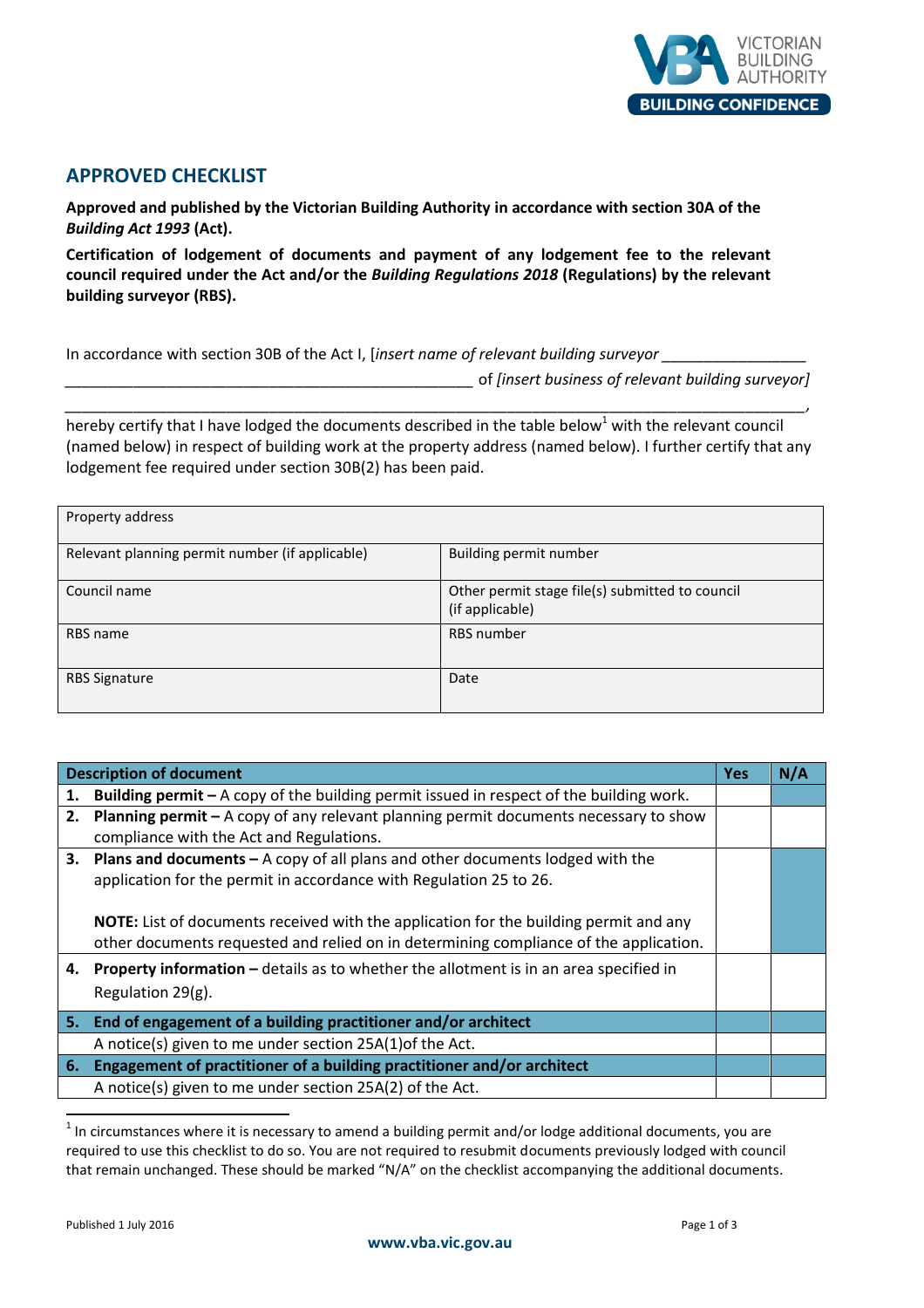| 7.                                                                                     | <b>Builder engagement</b>                                                              |     |     |
|----------------------------------------------------------------------------------------|----------------------------------------------------------------------------------------|-----|-----|
| A notice given to me under section 25A(3) of the Act.                                  |                                                                                        |     |     |
| Additional information - Any document I require under Regulation 305 including -<br>8. |                                                                                        |     |     |
| 8(i)                                                                                   | Documentary evidence to support the use of a material, form of construction or         |     |     |
|                                                                                        | design in a form referred to in clause A2.2 of the BCA Volume One or clause 1.2.2 of   |     |     |
|                                                                                        | the BCA Volume Two.                                                                    |     |     |
| 8(ii)                                                                                  | A survey plan of existing site conditions prepared by a registered licensed surveyor   |     |     |
|                                                                                        | under the Surveying Act 2004.                                                          |     |     |
| 8(iii)                                                                                 | Certificate of title to the allotment under the Transfer of Land Act 1958.             |     |     |
|                                                                                        | <b>Description of document</b>                                                         | Yes | N/A |
| 8(iv)                                                                                  | Evidence of ownership of the allotment or evidence that a contract has been            |     |     |
|                                                                                        | entered into pursuant to section 9AA of the Sale of Land Act 1962 in respect of the    |     |     |
|                                                                                        | allotment.                                                                             |     |     |
| 8(v)                                                                                   | Evidence that each building practitioner to be engaged in, or to carry out, the        |     |     |
|                                                                                        | building work holds a building practitioner's certificate issued under the Act or is a |     |     |
|                                                                                        | registered architect under the Architects Act 1991 or is an insured architect (as the  |     |     |
|                                                                                        | case requires).                                                                        |     |     |
| 9.                                                                                     | <b>Protection work</b>                                                                 |     |     |
| 9(i)                                                                                   | A copy of Form 7 served on me under section 84 of the Act.                             |     |     |
| 9(ii)                                                                                  | A copy of Form 8 given to me under section 85 of the Act.                              |     |     |
| 9(iii)                                                                                 | Disagreement or request for further information - A determination made by me           |     |     |
|                                                                                        | under section 87 of the Act.                                                           |     |     |
| 10. Determinations and modifications                                                   |                                                                                        |     |     |
|                                                                                        | A determination of the Building Appeals Board.                                         |     |     |
| 11. Performance solutions                                                              |                                                                                        |     |     |
| 11(i)                                                                                  | <b>Performance solution determination - A determination by me under the National</b>   |     |     |
|                                                                                        | Construction Code (NCC) that a performance solution complies with a performance        |     |     |
|                                                                                        | requirement of the NCC ("the performance solution determination").                     |     |     |
| 11(ii) Performance solution documentation - Any computations or reports relied upon    |                                                                                        |     |     |
| by me in making the performance solution determination.                                |                                                                                        |     |     |
|                                                                                        | 12. Report and consent                                                                 |     |     |
|                                                                                        | A report and consent of a reporting authority referred to in Regulation 30 & 31        |     |     |
|                                                                                        | and Schedule 5 of the Regulations and section 29A of the Act.                          |     |     |
|                                                                                        | 13. Combined allotments                                                                |     |     |
|                                                                                        | A determination by me under Regulation 64.                                             |     |     |
|                                                                                        | 14. Building sub-division                                                              |     |     |
|                                                                                        | An exemption given by me under Regulation 231.                                         |     |     |
|                                                                                        | 15. Protection of public                                                               |     |     |
|                                                                                        | Details of precautions approved by me under Regulation 116 to protect the safety       |     |     |
|                                                                                        | of the public.                                                                         |     |     |
| 16. Alterations                                                                        |                                                                                        |     |     |
|                                                                                        | A consent given by me under Regulation 233.                                            |     |     |
|                                                                                        | 17. Exits and paths to exits                                                           |     |     |
|                                                                                        | A consent given by me under Regulation 234.                                            |     |     |
|                                                                                        | 18. Change of use                                                                      |     |     |
|                                                                                        | An exemption given by me under Regulation 229.                                         |     |     |